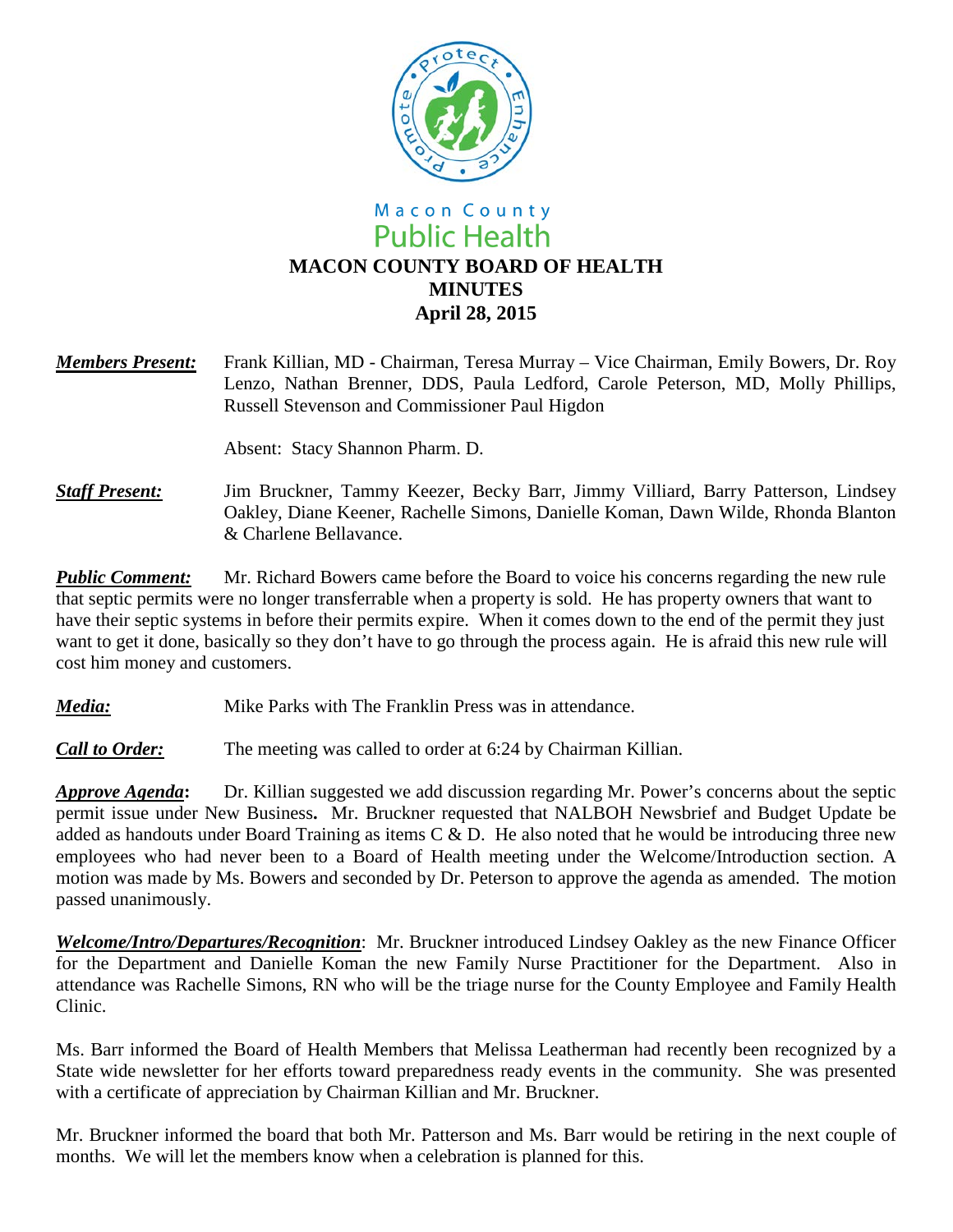## **Presentations**

**Public Health Hero Award:** Ms. Barr noted that during Public Health Month in April we recognize individuals who contribute to health improvement in the community. Ms. Michelle Brooks was nominated for her participation and coordination of the Colorectal Cancer Awareness concert at Smoky Mountain Performing Arts Center. The project won the state award for Public Awareness and they are being considered for a regional award. Mr. Dave Linn was nominated for his help in motivating people in the community to participate in running events and fund raising for local 5K runs. Mr. David O'Dell was the selected winner of the Public Health Hero award. Mr. O'Dell has been instrumental in motivating his church community to participate in healthy lifestyle habits. All participants were presented with certificates of appreciation and given gifts for their contributions.

*Communicable Disease Report***:** Mr. Villard presented the Communicable Disease data for 2014. He referred members to the handout in their packet. He noted that there are certain state guidelines that we are required to follow in connection with the time frame that patients are seen. He also noted that there was a TB PPD shortage last year and the tests were given based on high risk levels. He reminded the board of the Influenza outbreak at Grandview manor last winter. He asked for any questions. Mr. Stevenson asked what the status of the EBOLA outbreak was. Mr. Villiard noted that the EBOLA outbreak has been contained to Africa and has not spread any further in the US. The state has received some federal grant dollars for EBOLA to be distributed in July. Mr. Bruckner noted that we have contact tracing teams assigned and they were implemented during the outbreak at Grandview. Ms. Phillips asked if the story that the health department is telling will be changing with only a 24% match for the flu vaccine last year. Mr. Villiard noted that we have to make an educated guess based on information from the CDC as to what strains may be contained in the virus this coming year. Dr. Lenzo indicated that for the most part, even with a low match percentage, the vaccine still does more good. The flu season was as virulent as it has been in the past. The individuals that got the shot still received a certain level of protection. The potential for an outbreak was there last year. It is no longer a major revenue source because there are so many other entities giving these shots. We will receive a large amount of information from the state and the CDC as guidance for our course of action. Dr. Peterson asked if the quadravalent was a better match. Mr. Villiard said he did think it was a little bit better match. We will only be giving quadravalent next year. The cost is a little bit more for the quadravalent.

Mr. Stevenson also stated that he is hearing news of the bird flu. Mr. Villard noted that they have to kill a large number of birds with this flu but it has not been passed on to humans. He indicated that we should look for the price of poultry to go up in the near future. Dr. Lenzo indicated one of his friends has been shipped to Minnesota to help take care of euthanizing all the birds. They are looking at killing 5 million birds and the bird flu has been found in the wild.

*Approve Minutes of Previous Meeting:* A motion was made by Dr. Peterson and seconded by Emily Porter Bowers to approve the minutes of the March 24, 2015 meeting as submitted. The motion passed unanimously.

## **Old Business**

*Budget Update FY16:* Ms. Keezer noted that the FY 15/16 budget had been presented to the County Manager and County Finance on April 10th. Some minor changes were requested by the County Manager in regard to the Employee and Family Health Program. The modifications were to consolidate all employee health and wellness activities in the same program budget and were made and submitted as requested. Mr. Bruckner noted that they would probably be asked to come before the Commissioners to answer questions during their review meetings.

*Results Based Accountability (RBA) Update:* Mr. Bruckner noted that Ms. McGaha has done a basic RBA 101 training with all staff. She will begin meeting with sections at the program level to come up with measures.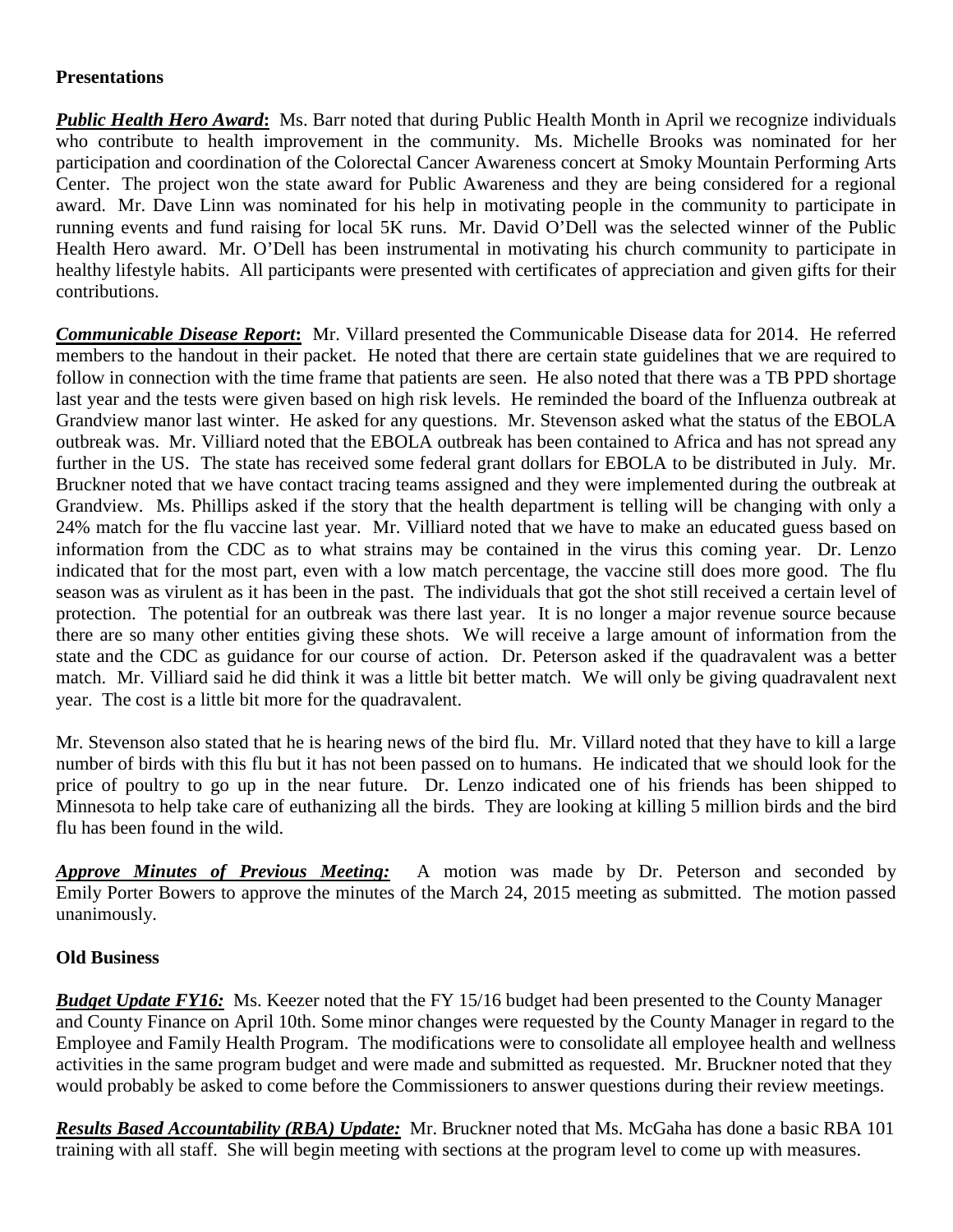*Environmental Health Survey Results Review*: Mr. Patterson referred the members to the report of the Annual Environmental Health survey results in their packets. He indicated that they have made significant improvements in the process of these surveys since 2008. They had one particular response this year from an individual who had a concern regarding the process. He stated that they sat down with this individual and discussed the issues she had. Mr. Patterson noted that she left with her questions answered and happy with the response. Mr. Stevenson asked if they had thought about incorporating a question regarding the monetary fees. Mr. Patterson said they have done so in the past and the response has always been to have the fees reduced. Mr. Stevenson asked if they were making contact with repeat customers. Mr. Patterson indicated that they choose a random selection from the active files of the current year.

## **New Business**

*Fee Changes:* Ms. Keezer requested Board approval to add Nexplanon Implant (a birth control method that is valid for three years after insertion) to our fee plan. The proposed charge for the Nexplanon implant is \$700 and in addition, a charge of \$65.00 for insertion of the device, \$80.00 for the removal of the device or \$145.00 for the removal and reinsertion of the device would be incurred.

Ms. Keezer also requested Board approval to correct an error in our current fee plan. The fee for periodontal scaling and root planing 1 to 3 teeth/quadrant is recorded as \$488 instead of \$188. We believe this was a typo and have not been able to find where we have ever charged anyone for this procedure. Dr. Lenzo asked how these procedures would get paid for? Ms. Keezer indicated that most of our patients are covered by Medicaid and those who are not would normally slide to the appropriate percent of pay as with any other dental services. A motion was made by Mr. Stevenson and seconded by Dr. Brenner to approve the additional fee for Nexplanon and to make the necessary correction to our existing fee plan as requested. The motion passed unanimously.

*Employee and Family Health Clinic & Employee Chronic Disease Program:* Mr. Bruckner referred the members to the handout in their packets noting that the printing might be too dark to be easily ledgeable. We will send members a more legible copy by email. The county has agreed to implement a program for individuals covered under the county's health insurance plan where they can come to our clinic to be seen. This includes dependents of employees and retirees and their dependents. This will hopefully reduce missed work time and claims paid out of the health insurance pool as these claims will not be submitted to the county insurance plan. We will be charging a five dollar co-pay for these visits. We will be piloting some services in May and June so when we begin seeing patients in July we have worked out all the kinks. They have discussed with the county manager that employees will be able to use up to an hour of work time so they do not have to use sick time for their visit. The time in the morning will be for sick visits; walk-in and by appointment. Dr. Brennar asked if Mr. Bruckner could see any man-power issues with this new plan. Mr. Bruckner's response was no, the program is fully funded by the County. Our goal is to get the cost of the visit down to approximately \$35.00 per visit. This ties in well with our worksite wellness program. We will be doing all of the health risk assessments for the employees prior to open enrollment in May.

*Patagonia Clinical Update:* Ms. Keener noted that the training for the clinical components of Patagonia (our new Electronic Health Record) had been completed. We will be going live on Wednesday, May 13<sup>th.</sup> We have planned to reduce the caseload that day in order to get patients seen in a timely manner and reduce unnecessary wait periods. By the next Board of Health meeting we will have been up and running on Patagonia for approximately two weeks.

*Regional Tobacco Grant:* Mr. Bruckner noted that he received a request from the state noting that they were not planning to give a grant to the far west counties. Mr. Bruckner along with other health directors in the region advocated for continued support of the existing regional tobacco program. In the end the state decided to fund our region, however, because of the success with the Community Transformation Grant the state has asked Macon County to be the lead agency for the region. Mr. Bruckner went before the Board of County Commissioners (BOCC) and received permission to accept the grant. This is a three year grant for approximately